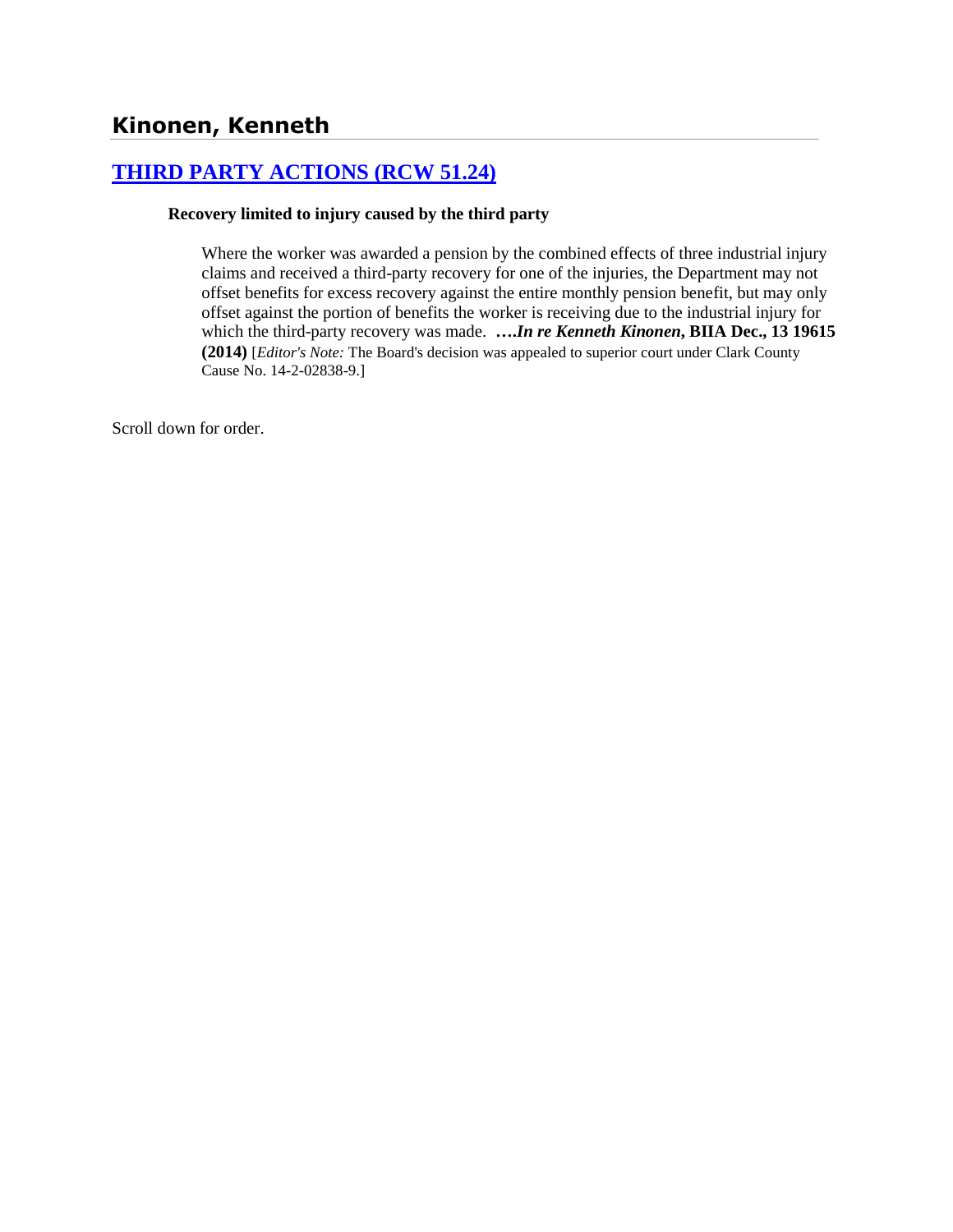## **BEFORE THE BOARD OF INDUSTRIAL INSURANCE APPEALS STATE OF WASHINGTON**

**)**

**IN RE: KENNETH E. KINONEN ) DOCKET NO. 13 19615**

**CLAIM NO. W-852973 ) DECISION AND ORDER**

APPEARANCES:

Claimant, Kenneth E. Kinonen, by English, Lane, Marshall & Vanderwood, PLLC, per Donald L. English

Self-Insured Employer, City of Vancouver, by None

Department of Labor and Industries, by The Office of the Attorney General, per Scott T. Middleton

The claimant, Kenneth E. Kinonen, filed a protest with the Department of Labor and Industries on July 18, 2013, from a Department letter dated June 25, 2013. The protest was transmitted to the Board of Industrial Insurance Appeals on August 13, 2013, to be treated as an appeal. In the June 25, 2013 letter, the Department stated that Mr. Kinonen had been placed on a pension effective August 16, 2010, due to the combined effects of Claim Nos. W852973, W588046, and W852885; the pension was being administered under Claim No. W852973; and it had come to the attention of the pension benefits specialist that Mr. Kinonen had received a third-party settlement on Claim No. W588046 and the Department determined on January 26, 2012, that no benefits were to be paid until the excess recovery of \$58,229.32 was expended. The Department notified Mr. Kinonen that no further pension payments would be made to him or his child until the excess recovery was expended, and that the balance as of July 1, 2013, was \$56,011.55. The Department determination is **REVERSED AND REMANDED**.

# **PROCEDURAL AND EVIDENTIARY MATTERS**

As provided by RCW 51.52.104 and RCW 51.52.106, this matter is before the Board for review and decision. The claimant filed a timely Petition for Review of an April 15, 2014 Proposed Decision and Order, in which the industrial appeals judge affirmed the June 25, 2013 Department determination.

The Board has reviewed the evidentiary rulings in the record of proceedings. The parties filed cross Motions for Summary Judgment, describing and providing various Department orders. Scott Corvin inadvertently failed to attach a copy of the August 11, 2010 pension order to his

47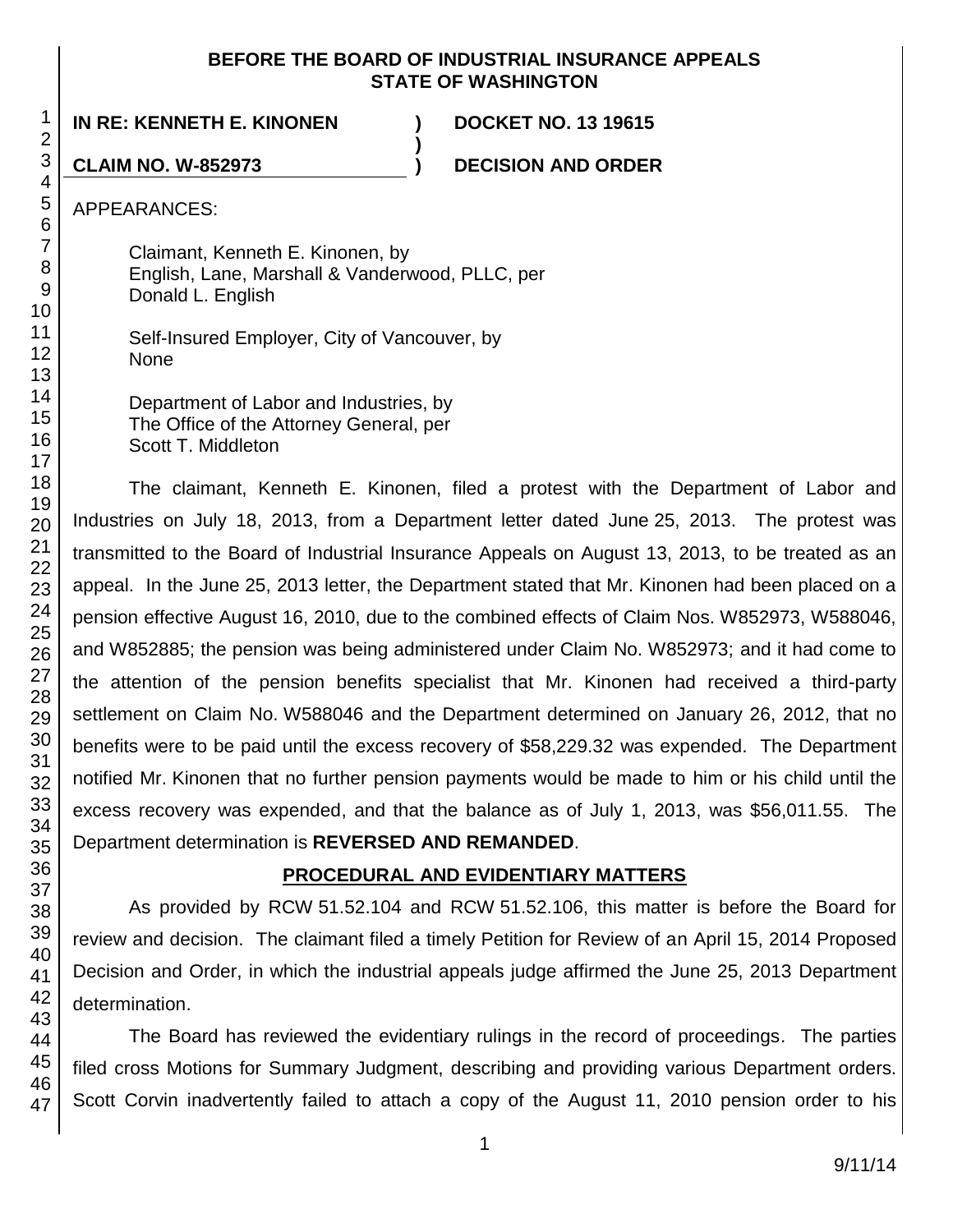Declaration to support the Department's Motion for Summary Judgment. Instead, he provided the August 12, 2010 second injury fund order as part of Attachment B. On February 20, 2014, the assistant attorney general (AAG) faxed a letter to the Board, attaching the August 11, 2010 order and asking it be substituted for the August 12, 2010 order. The claimant "objected to the proposed attempt to change Mr. Corvin's sworn testimony"<sup>1</sup> and the AAG responded by e-mail.

In the Proposed Decision and Order, the industrial appeals judge did not list these additional documents or respond to the Department's request and the claimant's objection. Under CR 56(h) she designated the August 12, 2010 order as one of the documents she considered, but not the August 11, 2010 order.

The August 11, 2010, and August 12, 2010 orders are essential to resolve this appeal. We have therefore considered both orders. We find that no other prejudicial error was committed and all other rulings are affirmed.

Under CR 56(h) we designate the following documents and other evidence considered in reaching our decision:

- Jurisdictional History.
- Claimant's Motion for Summary Judgment, Attorney Fees, Costs and Sanctions.
- Memorandum of Authorities in Support of Claimant's Motion for Summary Judgment and Motion for an Award of Fees, Costs and Sanctions.
- Claimant's Affidavit.
- Department's Opposition to Claimant's Motion for Summary Judgment and Cross Motion for Summary Judgment.
- Declaration of Scott Corvin, with Attachments:
	- A. January 18, 2011 Department order.
	- B. (1) August 11, 2010 letter from Department to claimant.
	- B. (2) August 12, 2010 Department order.
	- C. Review Accident Fund Payments.
	- D. January 27, 2012 Department order.
	- E. December 21, 2011 Order on Agreement of Parties.
- Claimant's Opposition to Department's Cross Motion for Summary Judgment.

l

 $<sup>1</sup>$  February 20, 2014 letter.</sup>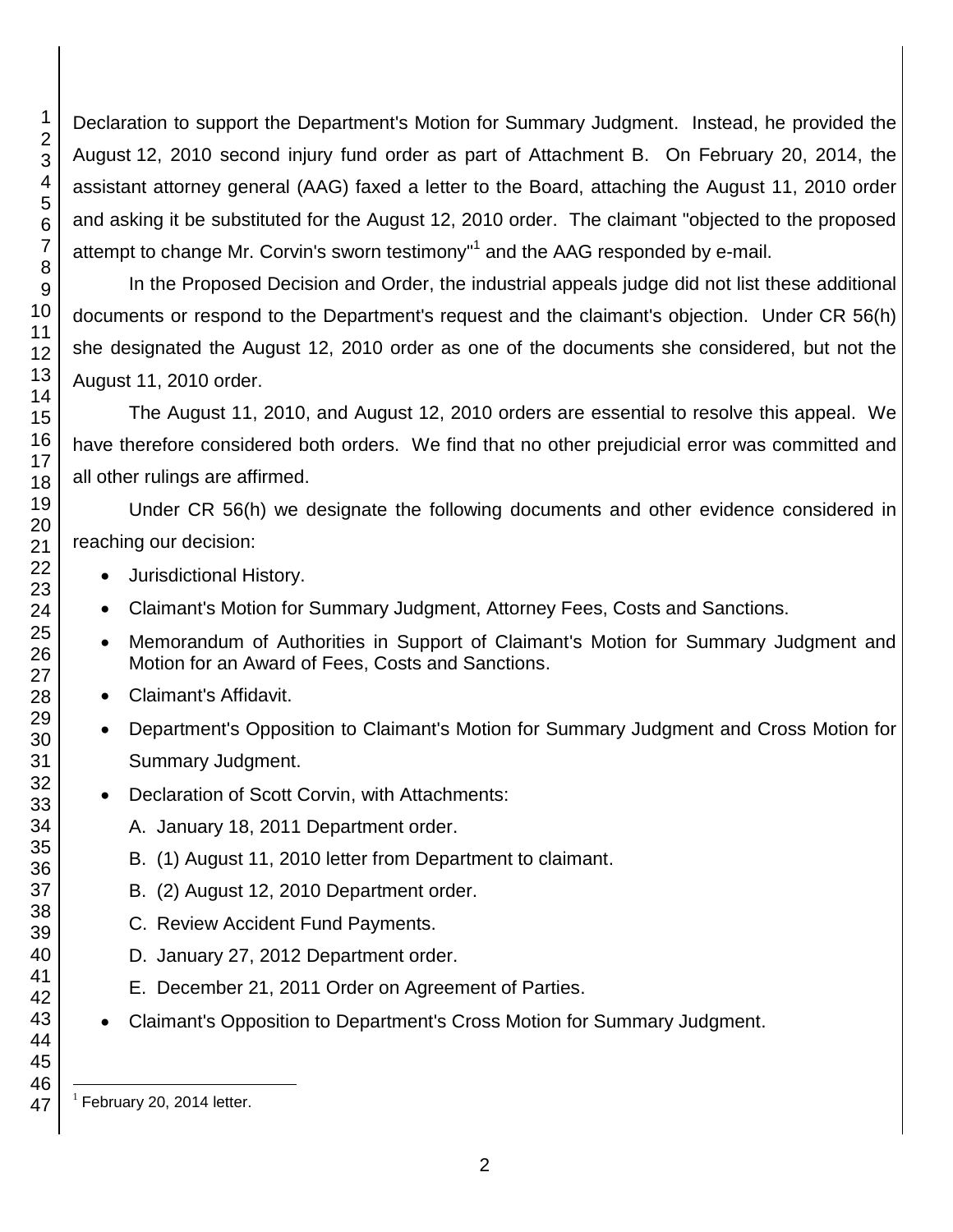We have also considered the February 20, 2014 letter from the AAG; the claimant's objections filed that same date, as well as the Department's responsive e-mail; and the August 11, 2010 order submitted by the Department on February 20, 2014.

#### **ISSUE**

When a worker is being paid a combined effects pension as a result of three industrial injuries and there is an excess third-party recovery for one of the injuries under RCW 51.24.060(1)(e), may the Department offset the excess recovery against the full monthly pension payment owed because of all three injuries? Or is the Department limited to offsetting the excess recovery against benefits paid solely because of the injury for which the third-party recovery was received?

### **DECISION**

Mr. Kinonen was placed on a combined effects pension based on three industrial injuries occurring during the course of his employment with the self-insured employer, the City of Vancouver, on October 2, 2002 (W-588046), April 16, 2003 (W-852973), and December 2, 2003 (W-852885). The Department determined that the pension would be administered under Claim No. W852973, the claim with the highest wage rate, and granted the self-insured employer second injury fund relief under RCW 51.16.120.

Mr. Kinonen received a third-party recovery from the tortfeasor responsible for the October 2, 2002 injury and the parties agreed there was an excess recovery of \$58,229.32, within the meaning of RCW 51.24.060(1)(e). Based on the parties' agreement, the Department issued a third-party recovery distribution order on January 26, 2012, in Claim No. W-588046, stating that "no benefits or compensation will be paid to or on behalf of the claimant or beneficiary as defined in RCW 51.08.020 until such time as the excess recovery totaling \$58,229.32 has been expended by the claimant or beneficiary for costs incurred as a result of the condition(s), injuries, or death covered under this claim."

Full pension benefits were paid from August 16, 2010, until June 15, 2013. At that point, a Department pension benefits specialist learned of the January 26, 2012 Department order distributing the third-party recovery and terminated Mr. Kinonen's pension benefits, mailing him a letter on June 25, 2013, stating:

It has been brought to my attention that you received a Third Party Settlement on claim W588046. Please see Order and Notice dated 01/26/2012. No benefits were to be paid to you until the excess recovery of \$58,229.32 has been expended. No

3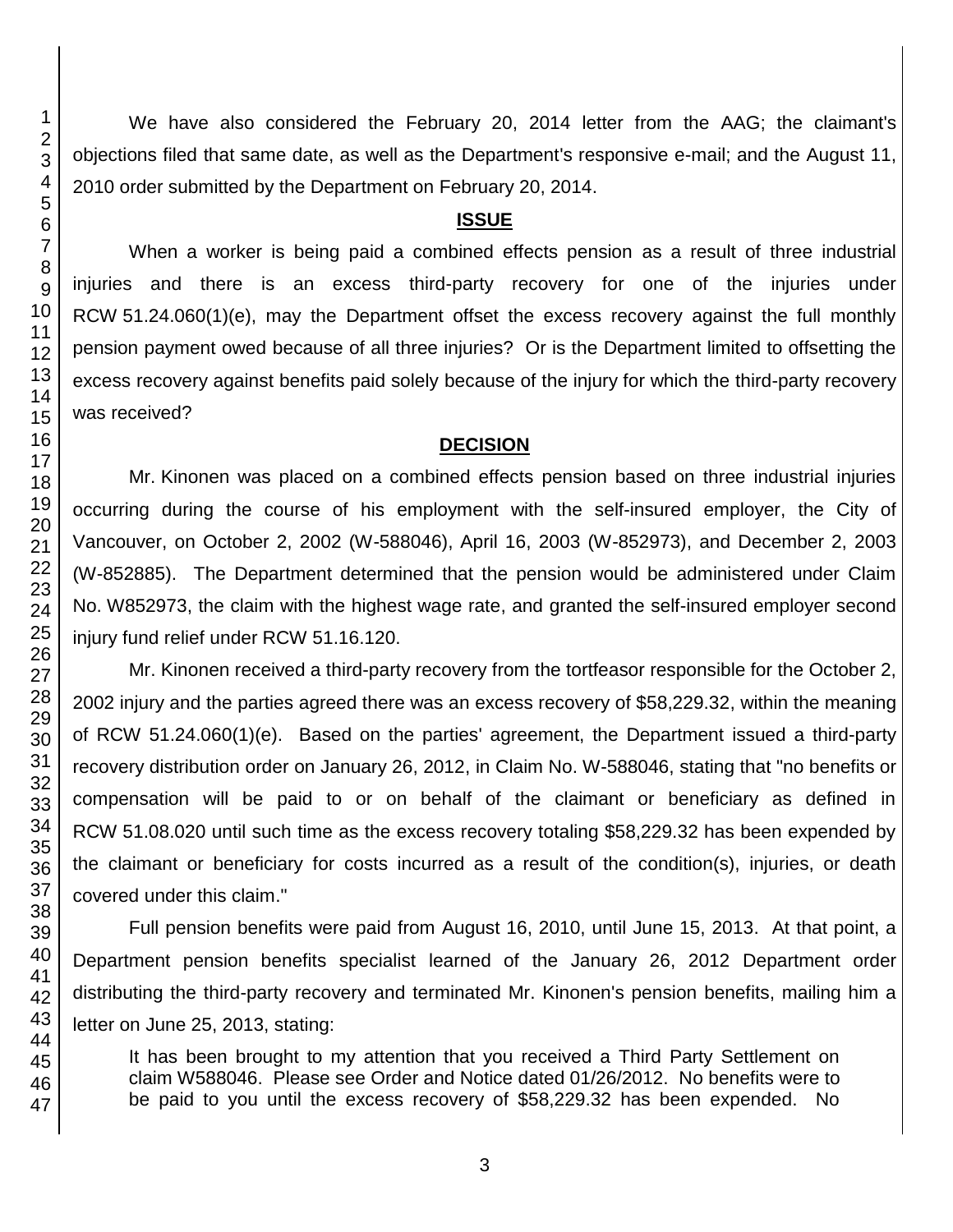further pension payments will be made to you or your child until the excess third party recovery has been expended. Your current pension rate of \$4292.44 and your child's rate of \$143.09 is being used to expend the excess. The balance of the excess recovery is \$56,011.55 effective 07/01/2013.

Mr. Kinonen appealed and the parties filed cross Motions for Summary Judgment. The industrial appeals judge affirmed the Department's June 25, 2013 determination.

In his Petition for Review, Mr. Kinonen argues that the Department is barred from taking the offset because the pension is being administered under Claim No. W-852973, for the April 16, 2003 industrial injury, and the other two claims were closed with no permanent partial disability awards. There is no merit to this argument. The pension was awarded under Claim No. W-852973 for administrative purposes only because the Department cannot administer a combined effects pension under multiple claim numbers. Mr. Kinonen benefited from the Department's decision to use Claim No. W-852973 because that was the claim with the highest wage rate, resulting in the highest monthly pension benefit.

Mr. Kinonen also contends that the Department may not use a combined effects pension as a mechanism for offsetting an excess recovery against benefits owed for other injuries for which no third-party recovery has been received. He argues: "Absent specific statutory authority allowing the Department to offset excess recovery from one incident to another, the Department is prohibited from doing so."<sup>2</sup> He also notes that the industrial appeals judge failed to discuss the interplay between RCW 51.16.120 and RCW 51.24.060 in the Proposed Decision and Order.

Under RCW 51.24.030(1), "[i]f a third person, not in a worker's same employ, is or may become liable to pay damages on account of a worker's injury for which benefits and compensation are provided under this title, the injured worker or beneficiary may elect to seek damages from the third person." Mr. Kinonen did that here and as of January 26, 2012, there was a remaining balance subject to offset of \$58,229.32 attributable to his October 2, 2002 industrial injury.

When there is an excess recovery or remaining balance subject to offset, RCW 51.24.060(1)(e) provides that "no payment shall be made to or on behalf of a worker or beneficiary by the department and/or self-insurer for such injury until the amount of any further compensation and benefits shall equal any such remaining balance minus the department's and/or self-insurer's proportionate share of the costs and reasonable attorneys' fees in regards to the remaining balance." RCW 51.24.030(3) defines "injury." "For the purposes of this chapter, 'injury'

l

Petition for Review, 3.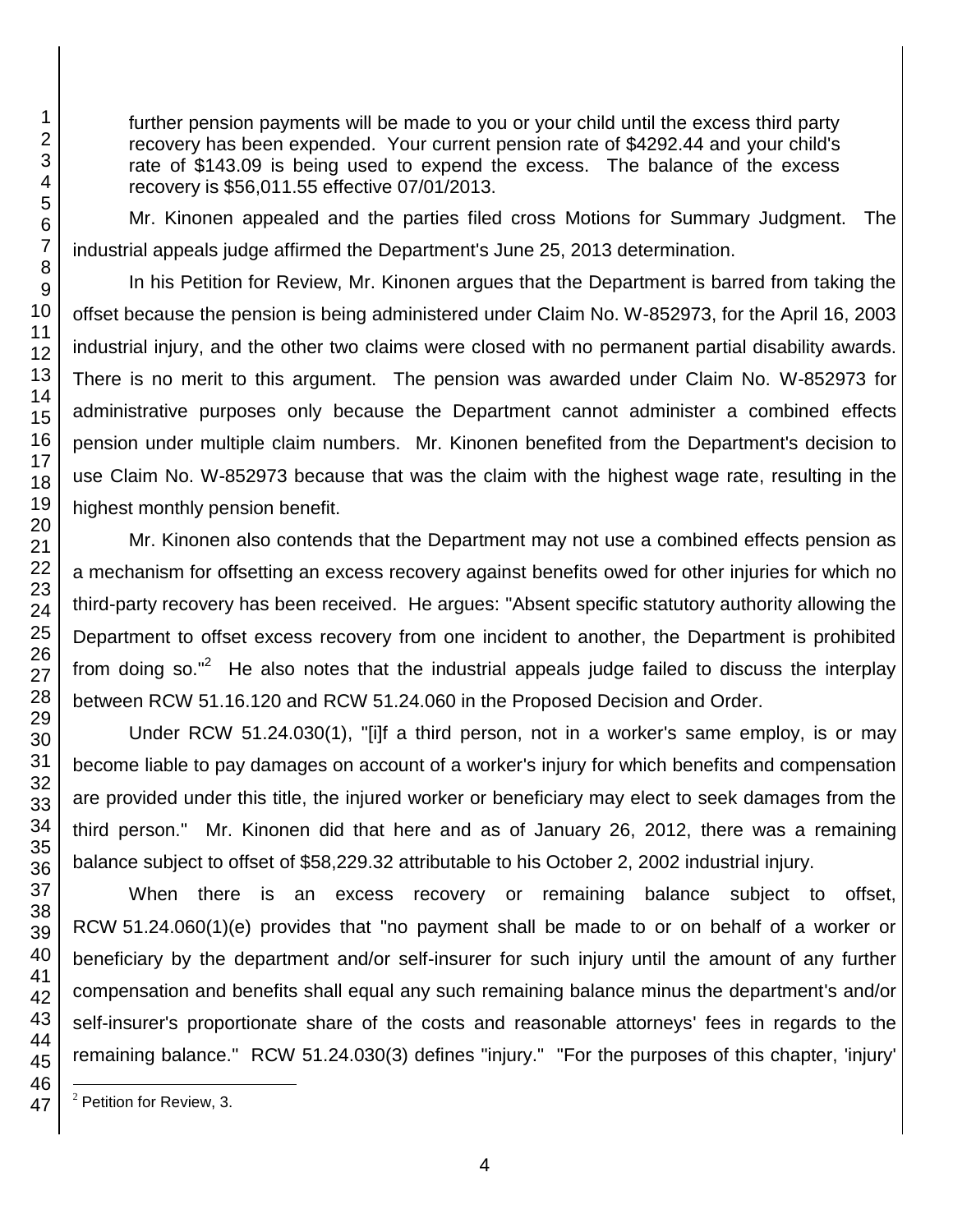shall include any physical or mental condition, disease, ailment or loss, including death, for which compensation and benefits are paid or payable under this title." As we have previously held,<sup>3</sup> the lien or offset under RCW 51.24.060(1)(e) is limited to compensation and benefits payable for the injury that resulted in the third party recovery. Notably, this differs from RCW 51.32.240(1)(a), which provides that a recipient shall repay an overpayment of benefits and that recoupment "may be made from any future payments due to the recipient on any claim with the state fund or self-insurer, as the case may be."

In addition, because the Department placed Mr. Kinonen on a combined effects pension, some portion of the monthly pension benefit was related to the April 16, 2003, and December 2, 2003 injuries. Based on the current record, it is not clear how much was attributable to each injury. The August 12, 2010 second injury fund order under Claim No. W-852973 provides some information. In that order the Department determined that:

Second Injury Fund Relief is applicable in this case. The permanent partial disability caused by this injury would have resulted in an award of \$59787.51 which represents category 3 mental health less category 2 paid under claim T421091 plus 19% total bodily impairment for TMJ plus 11.56% binaural hearing loss as calculated in claim W852885. It is therefore ordered that the self-insured employer submit a check payable to the Department of Labor and Industries….The balance of the pension reserve required to pay this pension shall be charged against the Second Injury account.

While the order is not entirely clear, the Department appears to determine that the April 16, 2003, and December 2, 2003 injuries resulted in some permanent partial disability (PPD). Any PPD related to those injuries and contributing to Mr. Kinonen's permanent total disability could not be attributable to the October 2, 2002 industrial injury. Nor would the third-party recovery received because of the October 2, 2002 injury have compensated him for disability caused by the other two injuries. The Department was therefore required to determine what benefits were being paid solely because of the October 2, 2002 industrial injury, and to only offset those benefits.

Several cases support this approach. In *In re Carma Newton*,<sup>4</sup> the worker received a third-party recovery due to medical malpractice. After a lengthy discussion, we held that the excess recovery could not be offset against **all** of the benefits payable under the claim, but only against the benefits the self-insured employer had to pay because of the medical malpractice. Likewise, the

 3 *In re Carma Newton*, BIIA Dec., 00 13742 (2001); *In re Joseph C. Cole*, Dckt. No. 03 16278 (October 26, 2004).

BIIA Dec., 00 13742 (2001).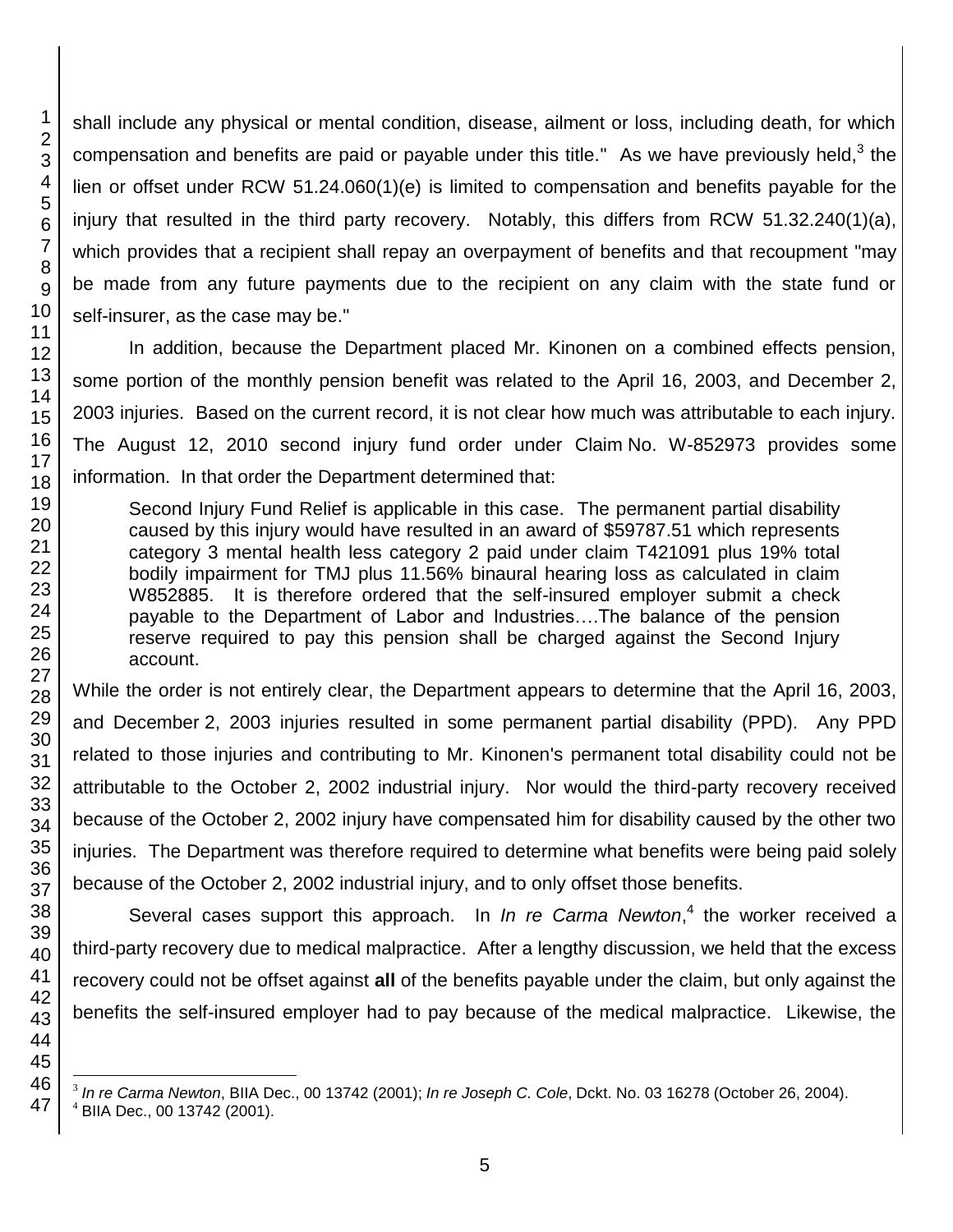excess recovery here cannot be offset against the entire monthly pension benefit, but only against any portion attributable to the October 2, 2002 industrial injury if that can be determined.

Similarly, in *In re Joseph C. Cole*,<sup>5</sup> the worker was involved in a motor vehicle accident (MVA) as he traveled to a medical visit related to his industrial injury. He ultimately received a third-party recovery. The Department asserted a lien without determining what benefits it had paid because of the MVA. We held: "Those benefits provided to Mr. Cole which were not attributable to the motor vehicle accident and which were not a part of the settlement, may not [be] included as part of the Department's lien."<sup>6</sup> Because the record did not establish what benefits had been paid because of the MVA, we remanded to the Department "to undertake an investigation and determine which benefits were provided to Mr. Cole by the Department following the motor vehicle accident of December 27, 2001, and which medical procedures, hospitalization, and recovery costs were the basis for and included in the settlement between Mr. Cole and the insurer of the third party at fault in the motor vehicle accident."<sup>7</sup>

The Department itself adopted an apportionment approach in *In re Darrin Tharaldson*. 8 Mr. Tharaldson suffered an industrial injury to his back on September 17, 2001. A month later, he was involved in an MVA caused by a third party. Like the industrial injury, the accident affected his back. He sued and settled for \$50,000. The medical evidence established that Mr. Tharaldson's need for treatment after the MVA was caused by both injuries. The Department asserted a lien against the MVA recovery under RCW 51.24.060, calculating that 60 percent of the benefits it paid after the MVA were attributable to the accident, and reducing its lien accordingly.

On appeal, Mr. Tharaldson challenged the Department's authority to assert a lien against the MVA recovery, and the 60 percent apportionment. The Board affirmed the Department order. The Board's decision was appealed to superior court and from there to the Court of Appeals, resulting in an unpublished decision.<sup>9</sup> Because the decision is unpublished, it has no precedential value. But our discussion would be incomplete if we did not acknowledge the outcome on appeal.

The superior court agreed with the Board that the Department could assert a lien against the recovery for the subsequent MVA. But the superior court held that "'there is no foundation for

 $\overline{a}$ Dckt. No. 03 16278 (October 26, 2004).

 $^6$  Dckt. No. 03 16278, at 8.

Dckt. No. 03 16278, at 12.

BIIA Dec., 04 19948 (2005).

*Tharaldson v. Department of Labor & Indus.*, 2007 Wn. App. LEXIS 2352 (August 7, 2007).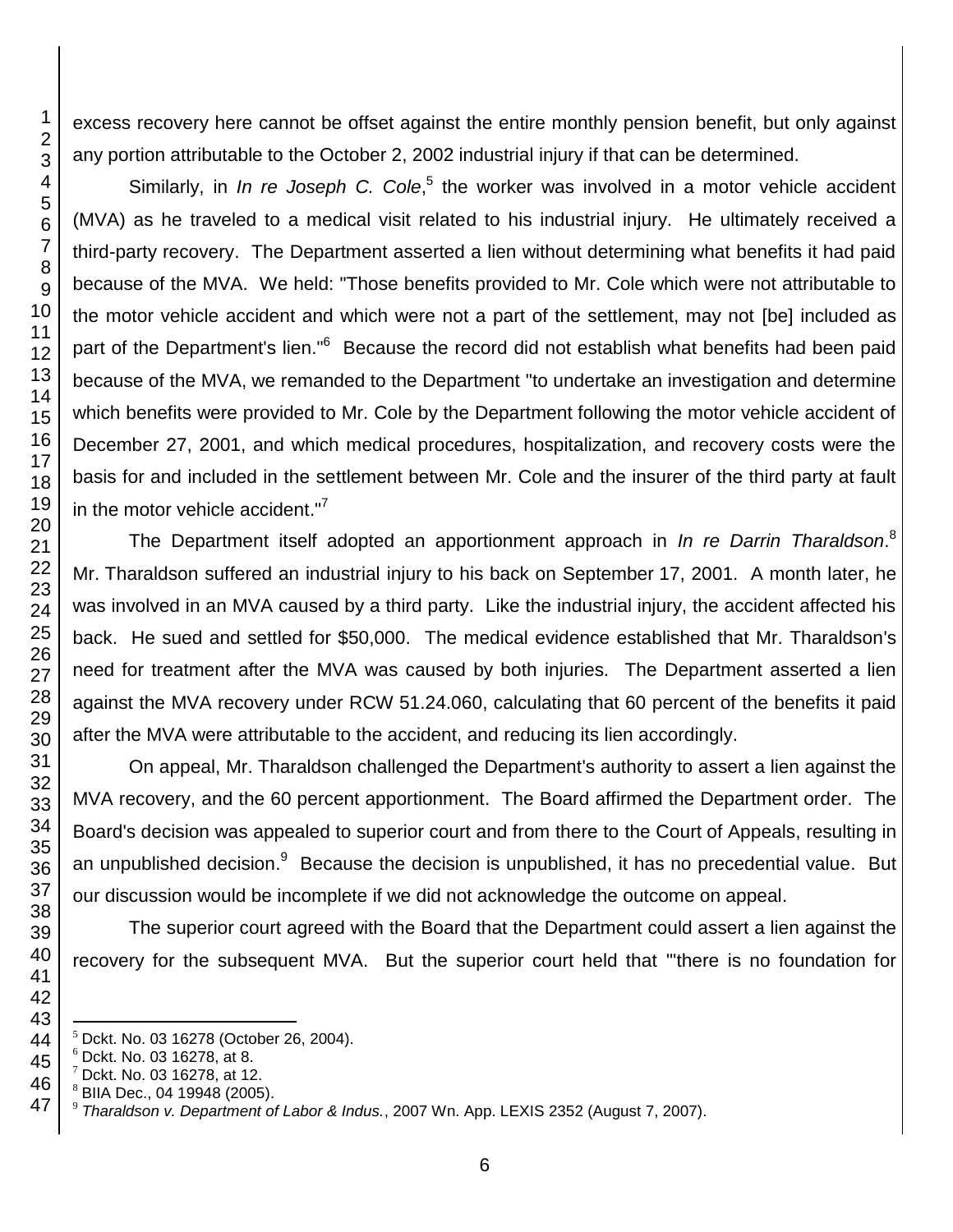proving that [L&I] paid for something it wouldn't otherwise have had to pay for."<sup>10</sup> The superior court therefore vacated the reimbursement demand, finding that the Department incurred no additional expense traceable to the MVA. The Department appealed and the court of appeals agreed that "if L&I pays benefits for which a third party is responsible, it is entitled to recover those payments from any settlement with the third party."<sup>11</sup> But the court did not consider the medical testimony sufficient to establish that percent of the post MVA benefits paid by the Department were incurred because of the accident. Absent a reasonable basis for determining what benefits were paid because of the initial injury and what benefits were paid because of the MVA for which the worker had received the third-party recovery, the court affirmed the superior court order granting summary judgment to Mr. Tharaldson. Like the workers in *Newton*, *Cole*, and *Tharaldson*, Mr. Kinonen is receiving benefits due to the combined effects of several injuries. RCW 51.24.060(1)(e) allows the Department only to offset benefits it is paying because of the injury for which the third-party recovery was received. The Department's January 26, 2012 third party recovery distribution order in Claim No. W-588046 acknowledged as much, limiting any offset to benefits paid "for costs incurred as a result of the condition(s), injuries, or death covered under this claim." That's consistent with RCW 51.24.060(1)(e), which limits the offset to benefits paid "for such injury.**"** Based on the January 26, 2012 order, the statutory language, and our prior decisions, the Department cannot offset the excess recovery received for the October 2, 2002 industrial injury against any benefits it is paying for the other two injuries. It can only offset the excess recovery against benefits

The claimant's Motion for Summary Judgment is granted; the June 25, 2013 Department determination is reversed; and the matter is remanded to the Department to determine whether Mr. Kinonen is receiving any compensation or benefits attributable solely to the October 2, 2002 industrial injury. If so, the Department may stop those benefits until the excess recovery received because of the October 2, 2002 injury is expended. The Department may not stop any benefits payable as a result of the April 16, 2003, and December 2, 2003 injuries, for which no third-party recovery was received.

l *Tharaldson*, 2007 Wn. App. LEXIS 2352 at 4.

attributable to the October 2, 2002 industrial injury.

*Tharaldson*, 2007 Wn. App. LEXIS 2352 at 7.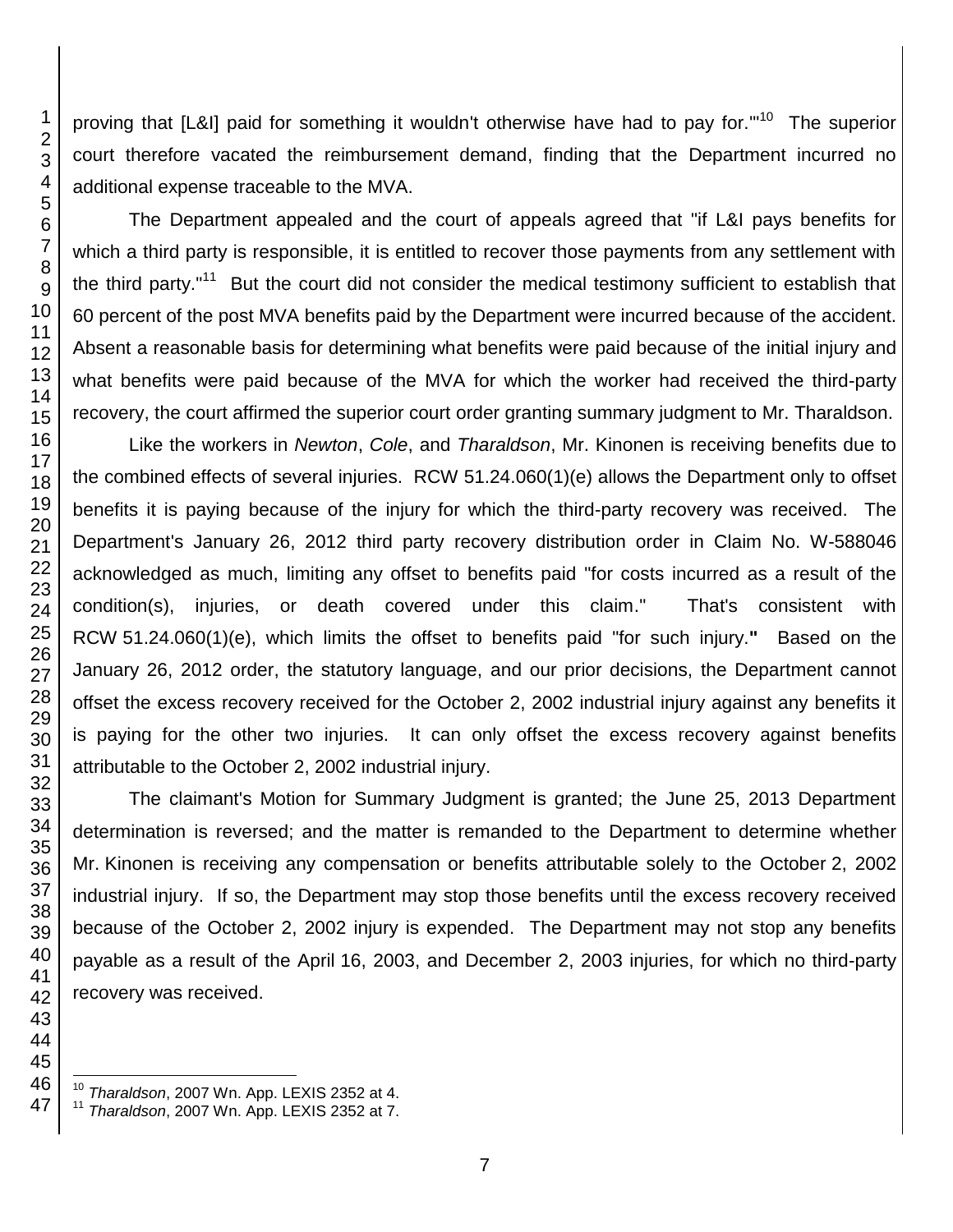## **FINDINGS OF FACT**

- 1. On December 3, 2013, an industrial appeals judge certified that the parties agreed to include the Jurisdictional History in the Board record solely for jurisdictional purposes.
- 2. Kenneth E. Kinonen sustained three industrial injuries during the course of his employment with the City of Vancouver, on October 2, 2002 (Claim No. W-588046), April 16, 2003 (Claim No. W-852973), and December 2, 2003 (Claim No. W852885). On August 11, 2010, all three claims were open.
- 3. On August 11, 2010, Mr. Kinonen was placed on a pension effective August 16, 2010, due to the combined effects of the injuries he sustained under Claim Nos. W-852973, W-588046, and W-852885, to be administered under Claim No. W-852973. After a protest, the Department reversed the August 11, 2010 order on January 18, 2011, again placing Mr. Kinonen on a pension effective August 16, 2010, due to the combined effects of the injuries he sustained under Claim Nos. W-852973, W-588046, and W-852885, to be administered under Claim No. W-852973, but indicating that authorization for medical treatment after the effective date of the pension was being considered by the supervisor of industrial insurance.
- 4. On August 12, 2010, the Department issued an order under Claim No. W-852973, providing second injury fund relief. The Department determined that "the permanent partial disability caused by this injury would have resulted in an award of \$59787.51 which represents category 3 mental health less category 2 paid under claim T421091 plus 19% total bodily impairment for TMJ plus 11.56% binaural hearing loss as calculated in claim W852885." The self-insured employer had to pay \$59,787.51 to the Department, with the balance of the pension reserve to be charged against the second injury account.
- 5. Mr. Kinonen began receiving pension benefits on or about August 16, 2010, and continued to receive those benefits until June 15, 2013.
- 6. The October 2, 2002 industrial injury in Claim No. W588046 resulted from the acts of a third-party tortfeasor and Mr. Kinonen recovered \$240,000 from the third party for that injury.
- 7. On October 13, 2010, the Department issued an order distributing the third-party recovery for the October 2, 2002 industrial injury in Claim No. W588046. After the claimant protested, the Department affirmed the October 13, 2010 order on May 18, 2011.
- 8. Mr. Kinonen appealed the May 18, 2011 order to the Board of Industrial Insurance Appeals and, on December 21, 2011, the Board issued an Order on Agreement of Parties establishing there was an excess recovery or remaining balance subject to offset of \$58,229.32.
- 1 2 3 4 5 6 7 8 9 10 11 12 13 14 15 16 17 18 19 20 21 22 23 24 25 26 27 28 29 30 31 32 33 34 35 36 37 38 39 40 41 42 43 44 45 46 47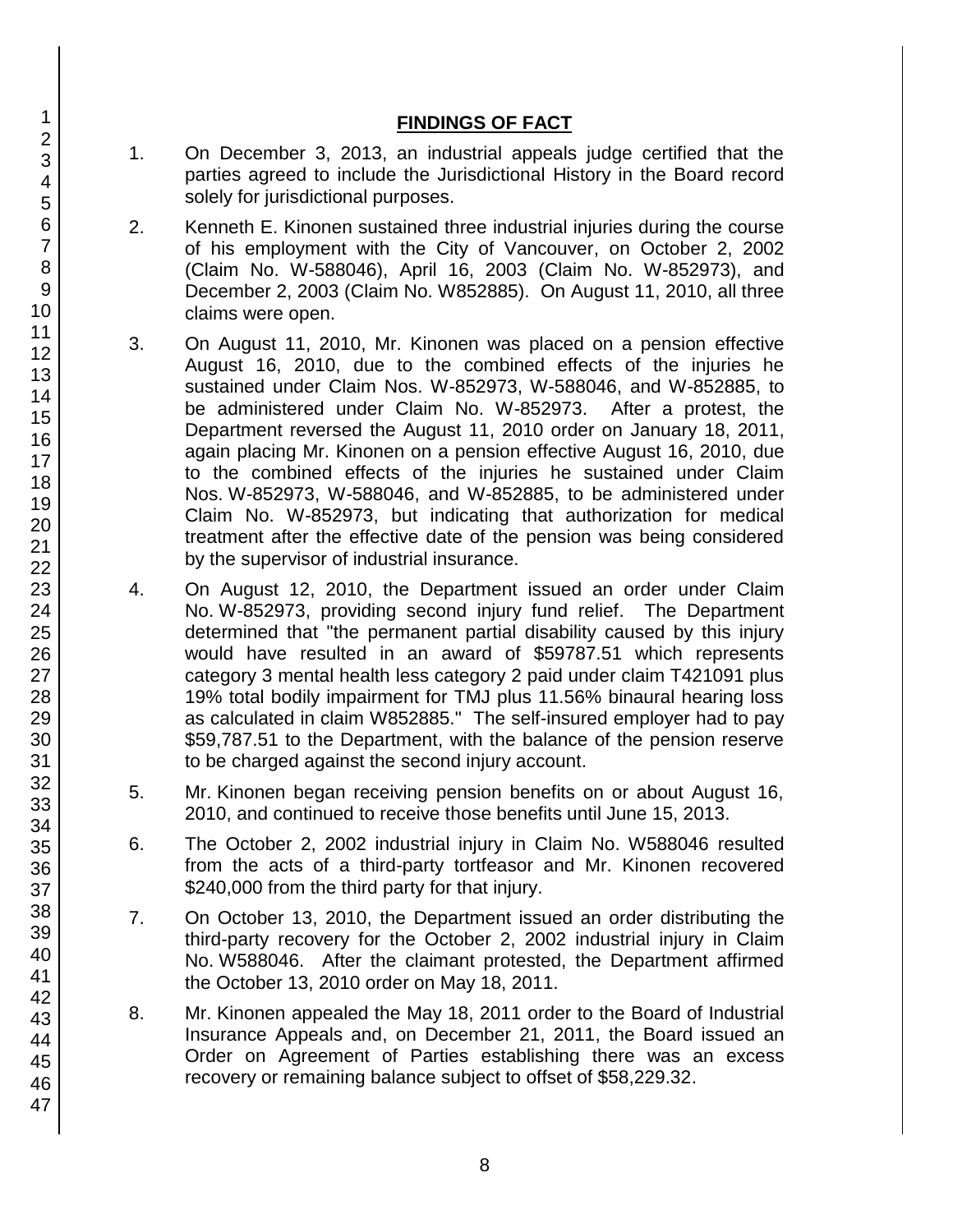- 9. On January 26, 2012, the Department issued a revised distribution order consistent with the December 21, 2011 Order on Agreement of Parties. The January 26, 2012 order stated that "no benefits or compensation will be paid to or on behalf of the claimant or beneficiary as defined in RCW 51.08.020 until such time as the excess recovery totaling \$58,229.32 has been expended by the claimant or beneficiary for costs incurred as a result of the condition(s), injuries, or death covered under this claim."
- 10. On June 15, 2013, the Department temporarily stopped Mr. Kinonen's pension benefits because of the excess recovery subject to offset under Claim No. W588046.
- 11. On June 25, 2013, the Department's pension unit mailed a letter to Mr. Kinonen stating that he had been placed on a pension effective August 16, 2010, due to the combined effects of Claim Nos. W-852973, W-588046, and W-852885; the pension was being administered under Claim No. W-852973; and it had come to the attention of the pension benefits specialist that Mr. Kinonen had received a third party settlement on Claim No. W-588046 and the Department determined on January 26, 2012, that no benefits were to be paid until the excess recovery of \$58,229.32 was expended. The Department notified Mr. Kinonen that no further pension payments would be made to him or his child until the excess recovery was expended, and that the balance as of July 1, 2013, was \$56,011.55.
- 12. The pleadings and evidence submitted by the parties demonstrate there is no genuine issue as to any material fact.

## **CONCLUSIONS OF LAW**

- 1. The Board of Industrial Insurance Appeals has jurisdiction over the parties and subject matter in this appeal.
- 2. Mr. Kinonen is entitled to a decision as a matter of law as contemplated by CR 56.
- 3. When a worker is being paid a combined effects pension based on three industrial injuries, and there is an excess third-party recovery for one of the injuries under RCW 51.24.060(1)(e), the Department may not offset that excess recovery against the full monthly pension payment owed based on all three injuries combined. The Department may only offset the excess recovery against compensation and benefits payable solely because of the injury for which the recovery was made.
- 4. The June 25, 2013 Department determination is incorrect and is reversed. The matter is remanded to the Department to determine whether Mr. Kinonen is receiving any compensation or benefits attributable solely to the October 2, 2002 industrial injury. If so, the Department may stop those benefits until the excess recovery received because of the October 2, 2002 injury is expended. The Department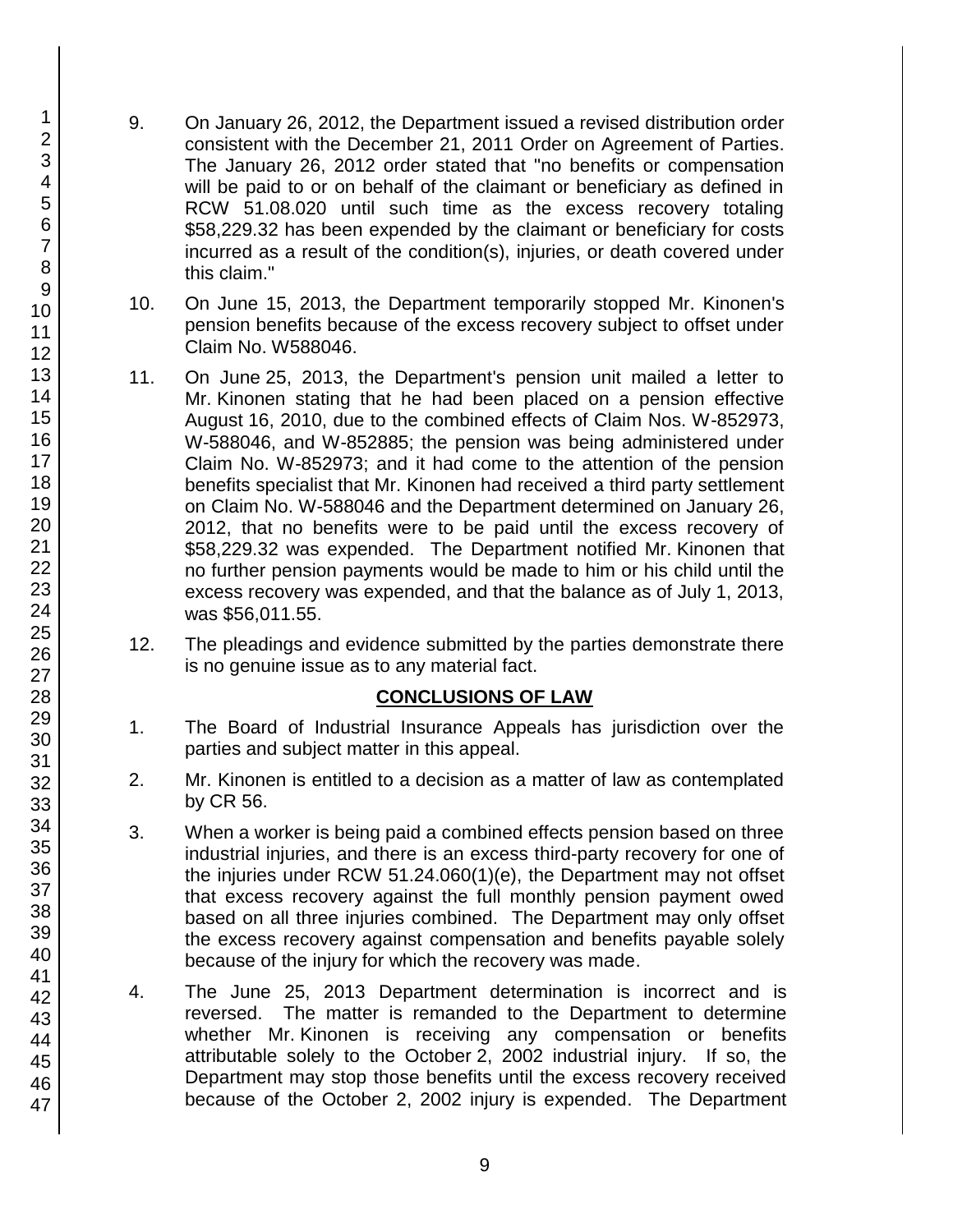may not stop any benefits payable as a result of the April 16, 2003 and December 2, 2003 injuries, for which no third-party recovery was received.

DATED: September 11, 2014.

#### BOARD OF INDUSTRIAL INSURANCE APPEALS

/s/ DAVID E. THREEDY Chairperson

/s/\_\_\_\_\_\_\_\_\_\_\_\_\_\_\_\_\_\_\_\_\_\_\_\_\_\_\_\_\_\_\_\_\_\_\_\_\_ FRANK E. FENNERTY, JR. Member

#### **DISSENT**

I disagree with the analysis and the result set forth in the majority opinion, and therefore, I must dissent. The majority decision relies on a number of cases that deal with similar offset issues, however, none of the prior cases cited in the majority opinion deal with a combined effects pension. The cases cited in the majority's decision stand for the proposition that the Department can only offset benefits paid on a claim for conditions associated with a third-party recovery for conditions associated with that claim. That is a correct statement of the law.

The majority opinion then determines that the Department may only offset the excess third-party recovery in this combined effects pension against compensation and benefits payable **solely** as a result of the injury for which the recovery was made. The direction that the majority opinion sends to the Department is for the Department to determine whether Mr. Kinonen is receiving any compensation or benefits attributable **solely** to the injury for which the third-party recovery was made. But Mr. Kinonen is receiving a combined effects pension based on three separate industrial injuries. The benefits Mr. Kinonen is receiving are the monthly pension benefits, so the only offset would be against the monthly pension payments. Because this is a combined effects pension, all three claims form the basis for the pension. Each claim provides support for the pension. In this situation I believe it is impossible to determine that any portion of the pension payment is **solely** due to the injury for which there was a third-party recovery.